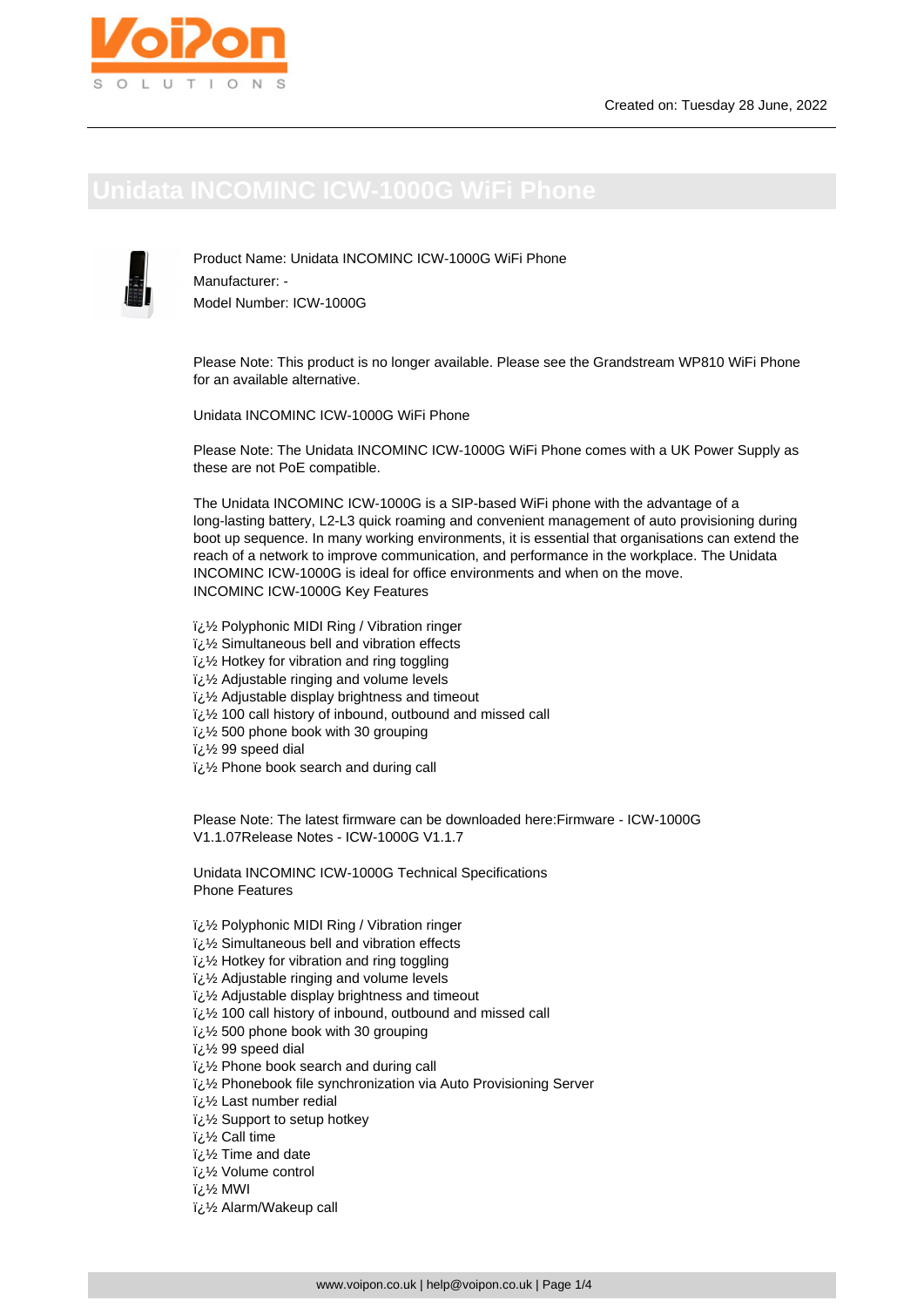$\frac{1}{2}$ لائi World time (52 countries)

i<sub>i</sub>: 1/<sub>2</sub> Location (52 countries)

i¿1/2 Call progress tones (19 countries)

*i* 2½ Calculator

i¿1/2 Language :English, French, Germany, Spanish Dutch, Portuguese, Italian

� PC-Sync

� Ear phone

i¿1⁄2 Speaker phone

Call Features

iz 1/2 Call mute � Call hold

لَائ $\frac{1}{2}$  Call transfer(attended/unattended/consultation)

i<sub>i.</sub>1/<sub>2</sub> Call waiting

� Call forwarding(busy/no answer/unconditional)

� Caller ID

� Caller ID blocking

لأزة 3 way conference (dependant on SIP Proxy)- Optional

## Management

لَّ  $\frac{1}{2}$  Auto provisioningProtocol: TFTP(default)/HTTP/HTTPSAutomatic boot-up provisioning-Association to default SSID when power up-Automatically routed to Auto provisioning server address from DHCP Bootup option 66Support file format -ini (general.ini for common/ mac.ini for respective)Configuration Items-Network / Wi-Fi / Security / SIP Proxy, Account / System setting (language, time, location)/ Basic call Latest version firmware upgrade i¿1/2 Manual Firmware upgradeUpgrade F/W by phone menu from local serverProtocol: TFTP/HTTP/HTTPSde

� Web Configuration Tool

� Administrator policySupport admin password and user password separatelyAdmin menu is protected by admin password

� PC-SYNC Web Phone book

� SYSLOG

 $\frac{1}{2}$ 's SNTP Time Synchronization

 $i,j'$ 2 Diagnosis-Network / WLAN / RTP / Ping Test / Hardware Diagnosis

Wireless LAN

� WLAN ProfileSupport 4 Non-volatile profiles 1 default3 modifiable profile1 volatile modifiable profile

12 Profile condition setup-SSID-Security-Network : DHCP/Static IP

� SecurityWEP 64bits / 128 bitsWPA-PSK / WPA-EAP (WPA and WPA2)802.1x (EAP-MD5, EAP-TTLS, PEAP, EAP-TLS)

 $i,j/2$  RoamingAuto site scan L2/L3 quick roaming by admin setting conditionsSignal level roaming i<sub>i</sub>% WMM for QOS

Voice over IP

� Audio CodecG.711 aLaw / G.711 uLaw / G.729ABsupport Multiframe � Communication ProtocolRFC3261: SIPSIP Proxy Redundancy (1st Proxy, 2nd Proxy)  $i\mathcal{V}_2$  Jitter Buffer � DTMF(Inbound/ RFC2833/ SIP INFO) k<sup>1</sup>/<sub>2</sub> RTP/RTCP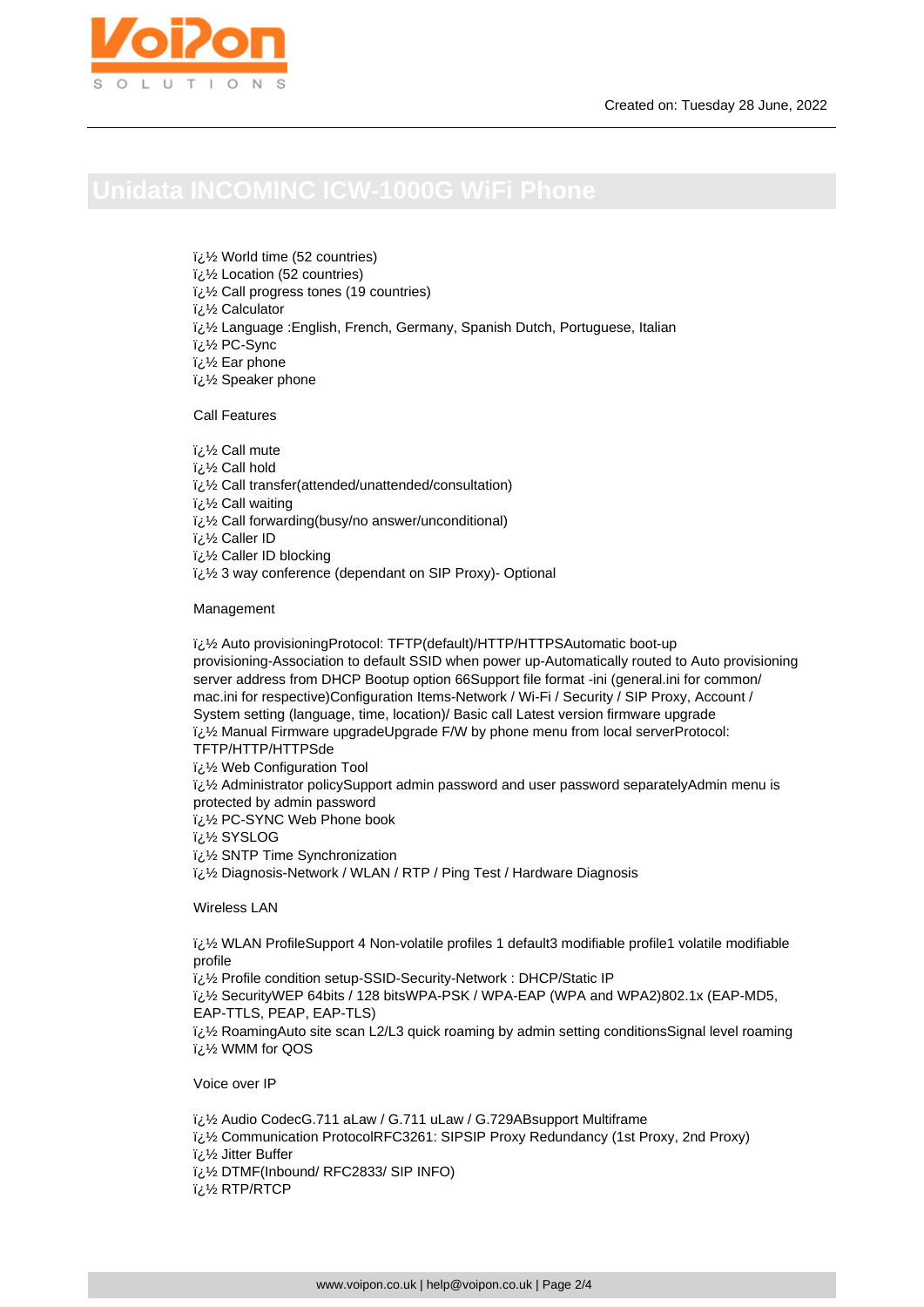## Wireless

� IEEE 802.11a/b/g/n supported i¿1/2 Frequency band: 2.400~2.497GHz5.180~5.245GHz5.745~5.825GHz � Channel: 1~11(FCC), 1~13(ETSI),1~14(Japan) CH36, CH40, CH44, CH48CH149, CH153, CH157, CH161 � Data rate: 1, 2, 5.5, 6, 9, 11, 12, 24, 36, 48 & 54Mbps7.2Mbps ~ 72.2Mbps � Output power: 17dBm (802.11b), 15dBm (802.11g) 13dBm (802.11n) � RX sensitivity: -95dBm@ 1Mbps

Display

� 262K TFT color LCD � 320 x 240 pixels  $\frac{1}{2}$ لَ Size 2.4 inch

Power Supply

i¿1/2 Power supply input: 100~240 Vac, 50/60Hz � Power supply output: 5Vdc, 2A � Battery: Li-ion 1100mAh

Hnadset Keys

i<sub>i.</sub> $\frac{1}{2}$  Send, End, Cancel, 5-way navigation key,  $i\lambda$ <sup>2</sup> 4 soft keys, Number keypad(0 ~ 9,  $*$ , #)

Dimensions (H x W x D)

� 5.9x 1.96 x 0.59 in./15.0 x 5.0 x 1.5cmWeight: 3.80oz/108g (with Battery) 3.03oz/86g (without Battery)

**Temperature** 

� Operation: 32~122 ℉/ 0~50 ℃Relative humidity: 10%~85%

**Temperature** 

� Handset, Battery pack, Cradle, Power supply, � AC cable, Quick start guide

# **Please Enquire**

Options available for Unidata INCOMINC ICW-1000G WiFi Phone :

**UK Power Cable (free of charge)** Included (RB-298W).

**Leather Case**